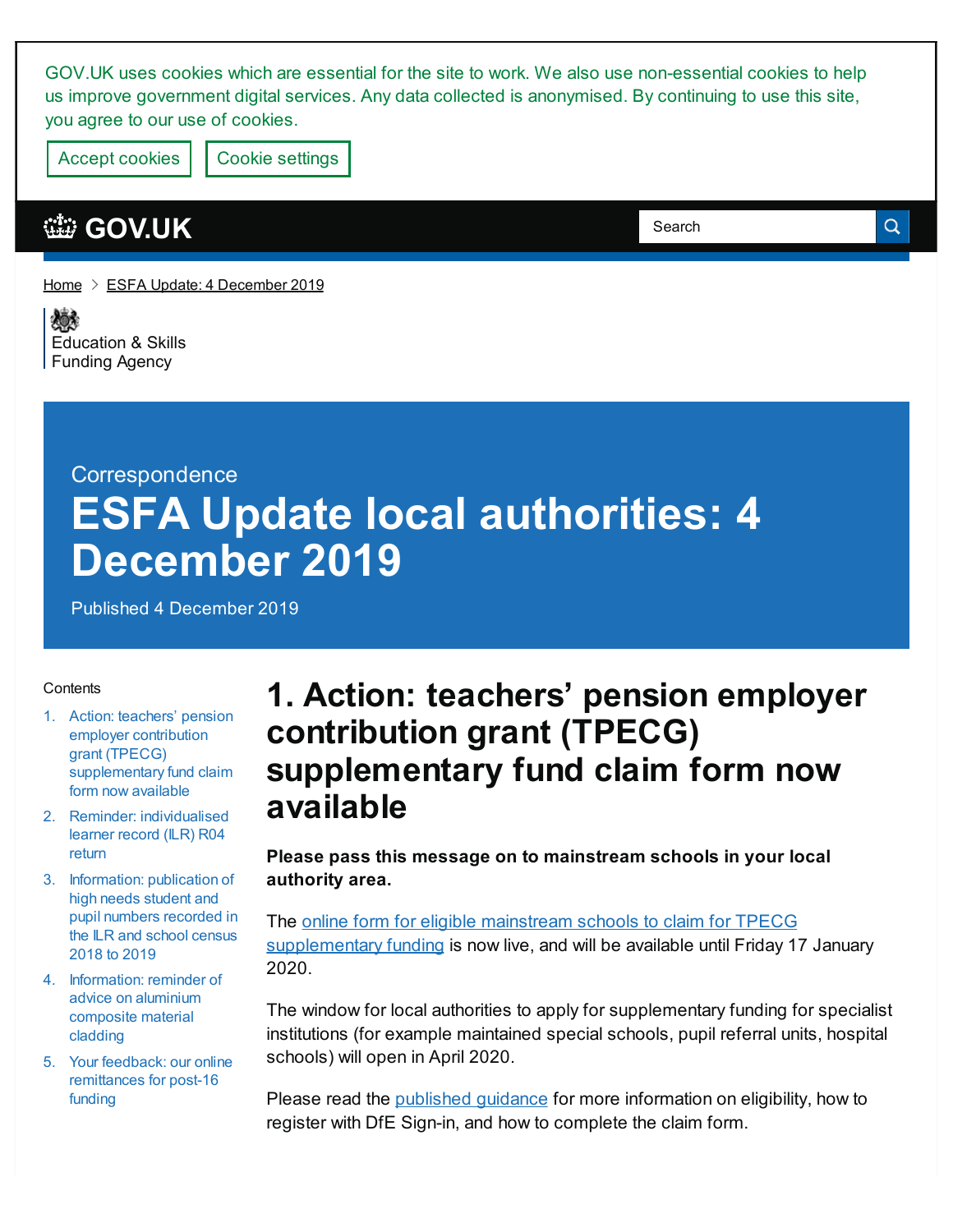### <span id="page-1-0"></span>**2. Reminder: individualised learner record (ILR) R04 return**

The R04 ILR data return closes at 6pm tomorrow, Thursday 5 December. It's critical that your return is accurate and on time.

We use your R04 data return in several ways, particularly to:

- calculate 16 to 19 funding allocations for the 2020 to 2021 funding year
- calculate the carry over costs for procured apprenticeships non-levy contracts for the 2020 to 2021 financial year
- measure the performance of your 16 to 18 traineeship (for providers without 16 to 19 funding) and 19 to 24 traineeship contract value as set out in the adult education budget funding and [performance-management](https://www.gov.uk/government/publications/adult-education-budget-aeb-funding-rules-2019-to-2020) rules

The R04 data return is also part of the 16 to 19 funding reconciliation monitoring system for [independent](https://www.gov.uk/government/publications/advice-individualised-learner-record-ilr-returns) learning providers as set out in our ILR funding returns guide for 2019 to 2020.

### <span id="page-1-1"></span>**3. Information: publication of high needs student and pupil numbers recorded in the ILR and school census 2018 to 2019**

We have updated the 2018 to 2019 high needs student numbers [recorded](https://www.gov.uk/government/publications/high-needs-funding-arrangements-2020-to-2021) in the ILR and school census file to reflect the high needs student numbers recorded in the 2018 to 2019 ILR R14 data return.

We also use the data in line with the high needs place change [notification:](https://www.gov.uk/government/publications/high-needs-funding-arrangements-2020-to-2021) technical note 2019 to 2020 to determine 2020 to 2021 high needs place numbers when local authorities have submitted 'not agreed' place change notifications for further education and independent learning providers.

The workbook also includes an additional tab containing actual data for special post-16 institutions (SPIs). This data is provided for information purposes only and is included as SPIs return R14 data to ESFA.

## <span id="page-1-2"></span>**4. Information: reminder of advice on aluminium composite material cladding**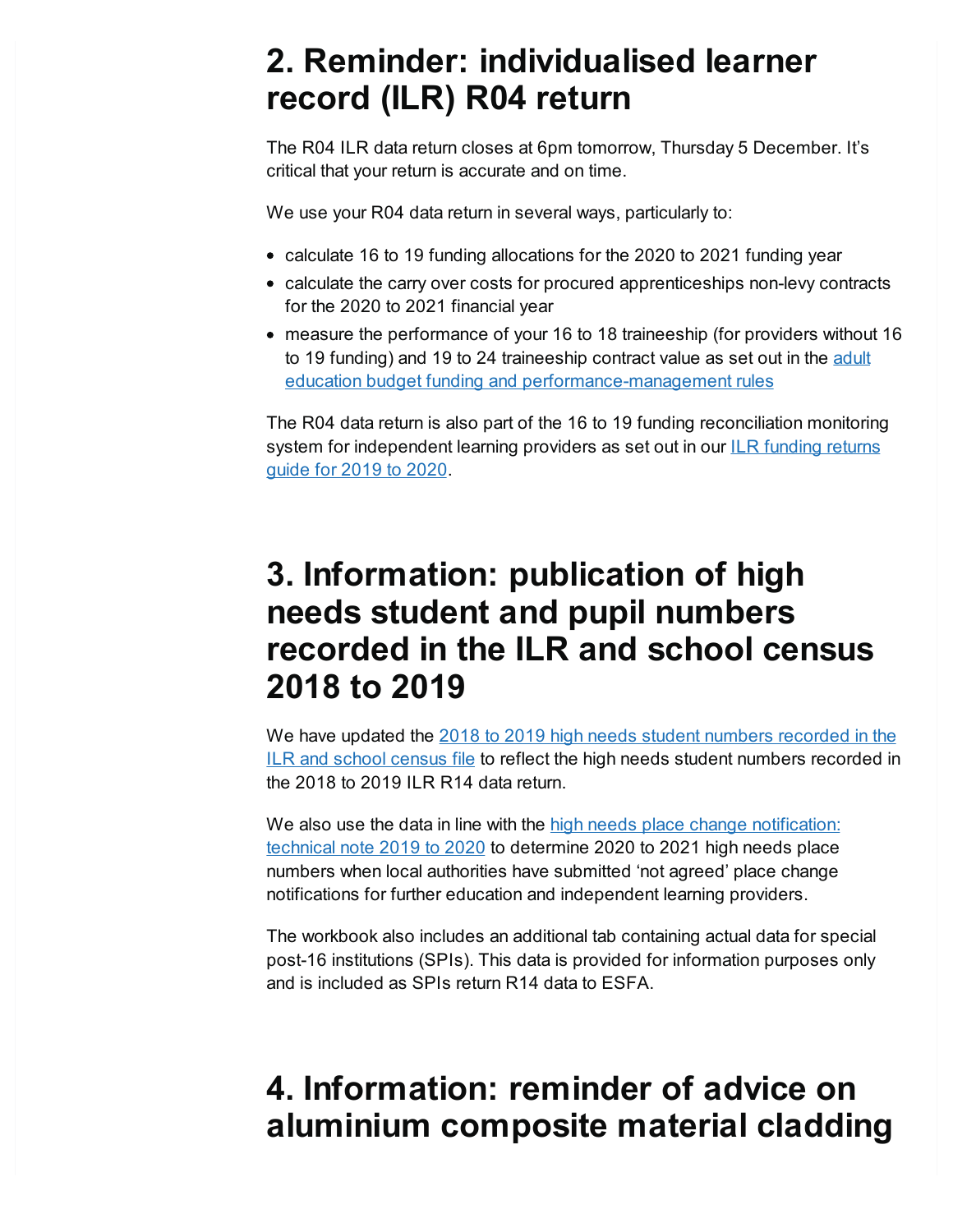The Department for Education (DfE) wishes to remind building owners of advice on Aluminium Composite Material (ACM) cladding, published previously by the Ministry of Housing, Communities and Local Government, as part of its Building Safety Programme (BSP).

The relevant advice, which sets out all actions which must be taken, can be found in **BSP** [Advice](https://www.gov.uk/guidance/building-safety-programme#advice-notes) Notes 11 and 18, which were published respectively on 5 September 2017 (updated 27 February 2018) and 28 September 2018.

## <span id="page-2-0"></span>**5. Your feedback: our online remittances for post-16 funding**

We are redesigning our online remittances and related content in order to improve the usability and satisfaction of our service.

We are seeking feedback to support the project through a survey tailored to providers who receive post-16 funding from ESFA. The concepts and design suggestions contained in the survey are as a result of previous user research with such providers. The first part of this survey covers the transaction description changes and the second part is about the proposed design improvements to the online remittance view.

The survey is [available](https://forms.gle/LPPK5ZHg3XZYHysG7) online and closes on Sunday 15 December 2019.

Thank you for your interest in helping to improve our service.

**Is this page useful?** Yes No Is there [anything](https://www.gov.uk/contact/govuk) wrong with this page?

#### **Brexit**

Find out more [about](https://www.gov.uk/brexit) Brexit

#### **Services and information**

#### **Departments and policy**

[Benefits](https://www.gov.uk/browse/benefits) **[Education](https://www.gov.uk/browse/education) and learning** 

How [government](https://www.gov.uk/government/how-government-works)